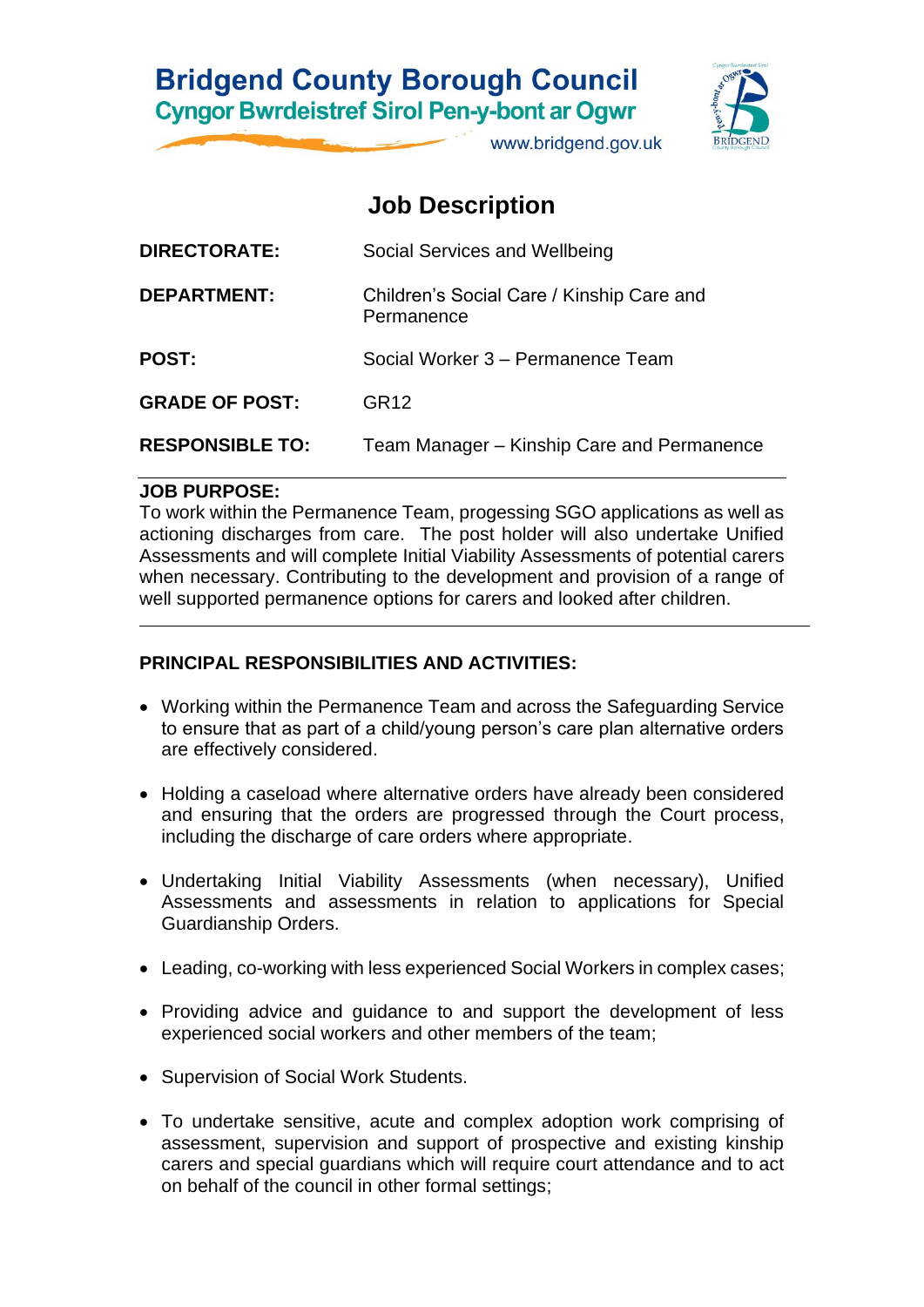

www.bridgend.gov.uk

- Routinely undertake extensive assessments of the suitability of applicants to foster/become special guardians and present these assessments to formal panels as required;
- Participate in placement matching decisions and recommendations/court care plans;
- Work with prospective kinship carers and special guardians and families of care experienced children. This will include:
	- Provision of complex assessments, placements and the ongoing delivery of comprehensive robust support plans for children placed.
	- Care Proceedings.
	- Services to children who are looked after.
	- Other complex care and support work as required, including child protection investigations.
- Provide specialist advice, consultation and mentoring to social workers, prospective permanent carers, and young people considering an alternative court order.
- Contributing to the identification of training and development needs of staff/teams and contributing to any identified training through joint working and consultation with Social Workers.
- To maintain personal and professional development to meet the changing demands of the job, participate in appropriate training and development activities and encourage and support the continuous professional development of others.
- As a team member, contribute to the duty service operated by the team to support foster carers and respond to referrals.

#### **GENERAL DUTIES**

#### **Health and Safety**

To fulfil the general and specific roles and responsibilities detailed in the **[Health and Safety Policy](http://www.bridgenders.net/healthandsafety/Documents/Corporate%20Health%20and%20Safety%20Policy%20June%202017.pdf)** 

#### **Equal Opportunities**

To ensure that all activities are operated in accordance with Equal Opportunities legislation and best practice.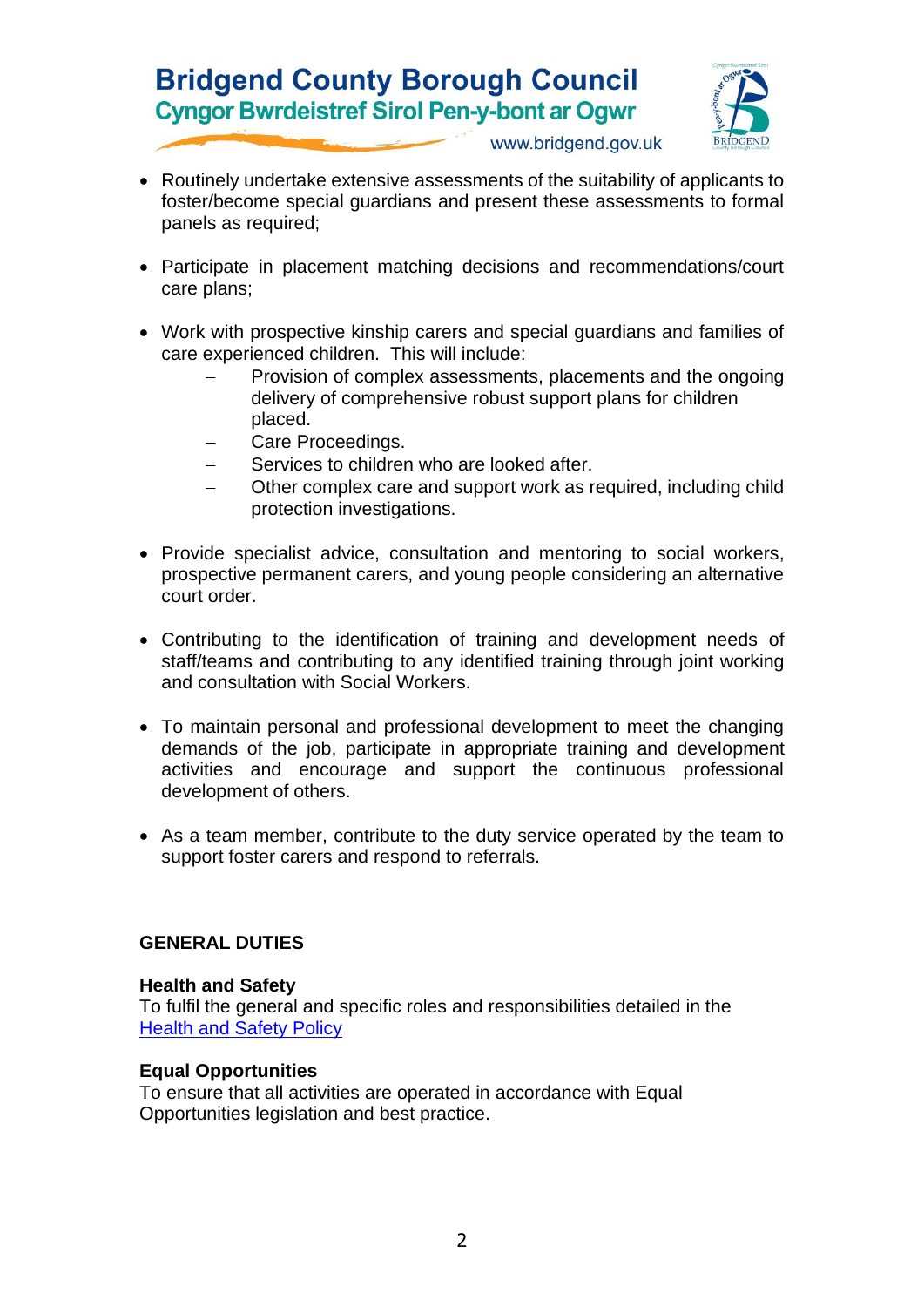

www.bridgend.gov.uk

## **Safeguarding**

Protecting children, young people or adults at risk is a core responsibility of all employees. Any concerns should be reported to the Adult Safeguarding and Quality Team or Children's IAA Service within MASH.

## **Review and Right to Vary**

This Job Description is as currently applies and will be reviewed regularly. You may be required to undertake other tasks that can be reasonably assigned to you, including development activities, which are within your capability and grade.

## **CRIMINAL RECORDS CHECK (WHERE APPLICABLE)**

This post requires a criminal records check through the Disclosure & Barring Service (DBS)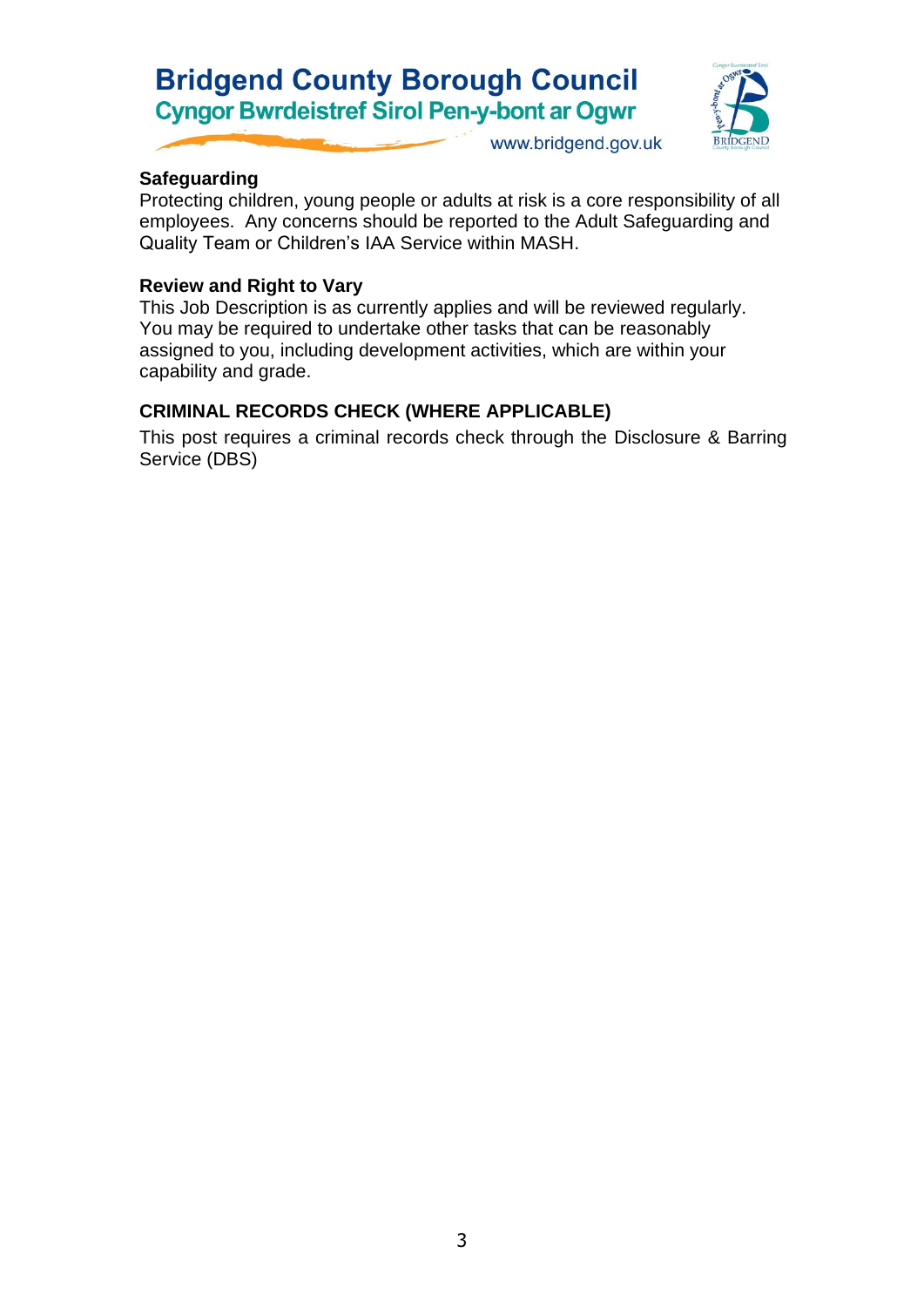

www.bridgend.gov.uk

## **Person Specification Social Worker 3 – Permanence Team**

The following attributes represent the range of skills, abilities and experiences etc relevant to this position. Applicants are expected to meet the attributes that have been identified as essential.

| <b>Attributes</b>                                            | <b>Requirements</b>                                                                                                                                                                                                                                             | <b>Essential</b> | <b>Method of</b><br><b>Evaluation/ Testing</b>                                   |
|--------------------------------------------------------------|-----------------------------------------------------------------------------------------------------------------------------------------------------------------------------------------------------------------------------------------------------------------|------------------|----------------------------------------------------------------------------------|
| Qualifications,<br><b>Education &amp;</b><br><b>Training</b> | Social Work Degree or other<br>$\bullet$<br>Social Work qualification<br>recognised by Social Care Wales.                                                                                                                                                       | Yes              | Production of original<br>Qualification<br>Certificates and<br>application form. |
|                                                              | <b>Registration with Social Care</b><br>$\bullet$<br>Wales.                                                                                                                                                                                                     | Yes              |                                                                                  |
|                                                              | PQ - Consolidation Programme if<br>$\bullet$<br>qualified after April 2016.                                                                                                                                                                                     | Yes              |                                                                                  |
|                                                              | 2 years post qualifying<br>$\bullet$<br>experience.                                                                                                                                                                                                             | Yes              |                                                                                  |
| Knowledge &<br><b>Experience</b>                             | Thorough knowledge of current<br>$\bullet$<br>Social Services legislation<br>Children Act 1989 & 2004, Social<br>Services and Well Being Act<br>(Wales) 2014 and Local Authority<br><b>Fostering Service Wales</b><br>regulations 2018 and Code of<br>Practice. | Yes              | Interview, application<br>form and selection<br>process.                         |
|                                                              | A minimum of two years post<br>$\bullet$<br>qualifying experience in Children's<br>Services and work with Looked<br>after Children in particular.                                                                                                               | Yes              |                                                                                  |
|                                                              | Knowledge of a range of<br>$\bullet$<br>permanence options for children<br>and young people.                                                                                                                                                                    | Yes              |                                                                                  |
|                                                              | Experience of undertaking a range<br>$\bullet$<br>of assessments and production of<br>reports for permanence planning.                                                                                                                                          | Yes              |                                                                                  |
|                                                              | Direct experience of court work;<br>$\bullet$<br>care proceedings and completing<br>assessments and making<br>decisions in terms of care options.                                                                                                               | Yes              |                                                                                  |
|                                                              | Direct experience of complex<br>cases.                                                                                                                                                                                                                          | Yes              |                                                                                  |
|                                                              | Direct experience of writing<br>$\bullet$<br>complex assessments which<br>inform court applications/care                                                                                                                                                        | Yes              |                                                                                  |